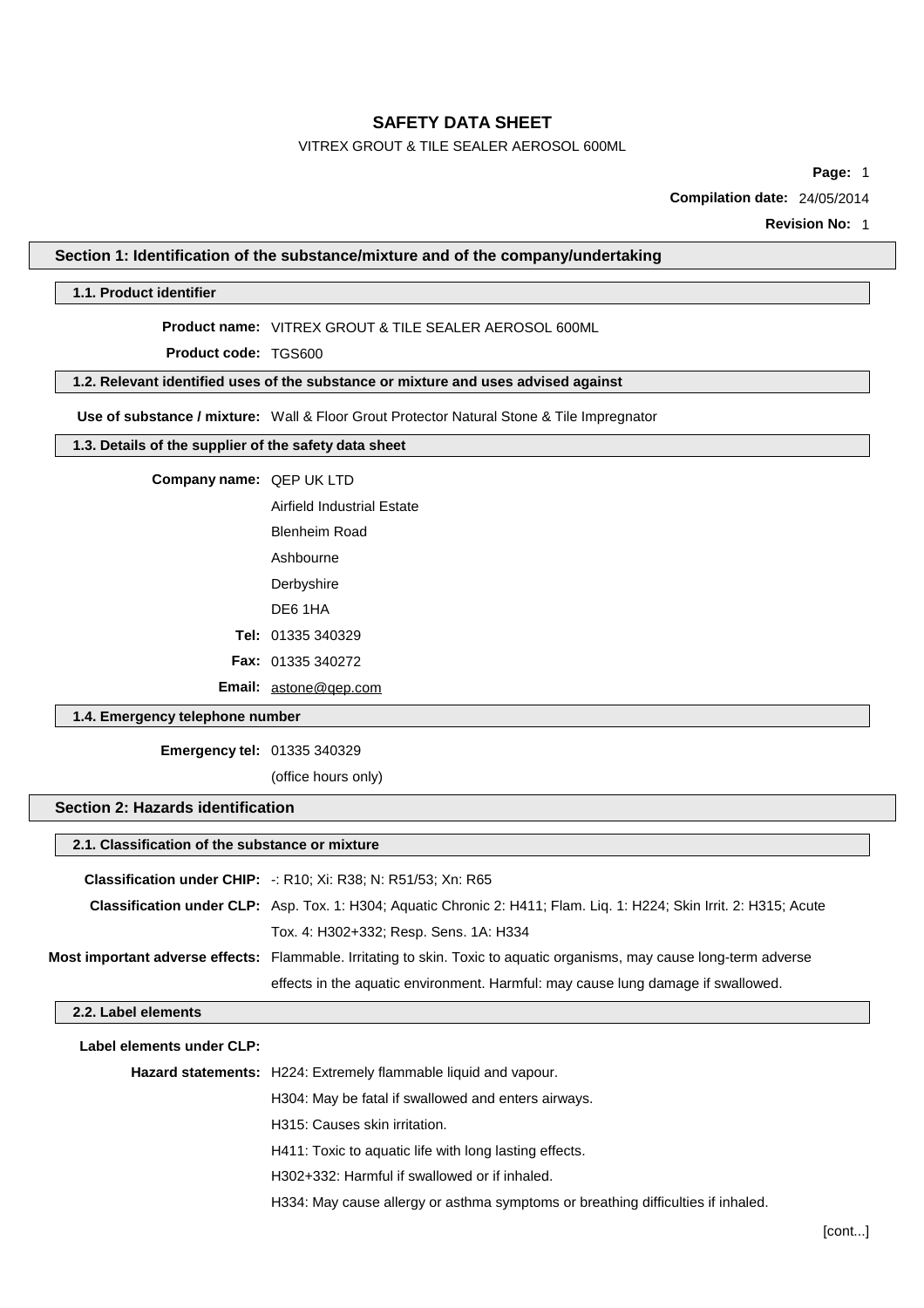## VITREX GROUT & TILE SEALER AEROSOL 600ML

**Page:** 2

|                                 |                                                                                                           | гa! |
|---------------------------------|-----------------------------------------------------------------------------------------------------------|-----|
| Signal words: Danger            |                                                                                                           |     |
| Hazard pictograms: GHS02: Flame |                                                                                                           |     |
|                                 | GHS07: Exclamation mark                                                                                   |     |
|                                 | GHS08: Health hazard                                                                                      |     |
|                                 | <b>GHS09: Environmental</b>                                                                               |     |
|                                 |                                                                                                           |     |
|                                 | Precautionary statements: P243: Take precautionary measures against static discharge.                     |     |
|                                 | P303+361+353: IF ON SKIN (or hair): Remove immediately all contaminated clothing.                         |     |
|                                 | Rinse skin with water.                                                                                    |     |
|                                 | P280: Wear protective gloves.                                                                             |     |
|                                 | P301+310: IF SWALLOWED: Immediately call a POISON CENTER or doctor.                                       |     |
|                                 | P331: Do NOT induce vomiting.                                                                             |     |
|                                 | P370+378: In case of fire: Use fire extinguisher for extinction.                                          |     |
|                                 | P210: Keep away from open flames. - No smoking.                                                           |     |
|                                 | P233: Keep container tightly closed.                                                                      |     |
|                                 | P264: Wash hands thoroughly after handling.                                                               |     |
|                                 | P332+313: If skin irritation occurs: Get medical attention.                                               |     |
|                                 | P362: Take off contaminated clothing and wash before reuse.                                               |     |
|                                 | P102: Keep out of reach of children.                                                                      |     |
| Label elements under CHIP:      |                                                                                                           |     |
| Hazard symbols: Harmful.        |                                                                                                           |     |
|                                 | Dangerous for the environment.                                                                            |     |
|                                 | Highly flammable.                                                                                         |     |
|                                 |                                                                                                           |     |
|                                 | Risk phrases: R10: Flammable.                                                                             |     |
|                                 | R38: Irritating to skin.                                                                                  |     |
|                                 | R51/53: Toxic to aquatic organisms, may cause long-term adverse effects in the aquatic                    |     |
|                                 | environment.                                                                                              |     |
|                                 | R65: Harmful: may cause lung damage if swallowed.                                                         |     |
|                                 | <b>Safety phrases:</b> S2: Keep out of the reach of children.                                             |     |
|                                 | S29: Do not empty into drains.                                                                            |     |
|                                 | S61: Avoid release to the environment. Refer to special instructions / safety data sheets.                |     |
|                                 | S62: If swallowed, do not induce vomiting: seek medical advice immediately and show                       |     |
|                                 | this container or label.                                                                                  |     |
|                                 | Precautionary phrases: Do not spray on a naked flame or any incandescent material. Keep away from sources |     |
|                                 | of ignition - No smoking. Keep out of the reach of children.                                              |     |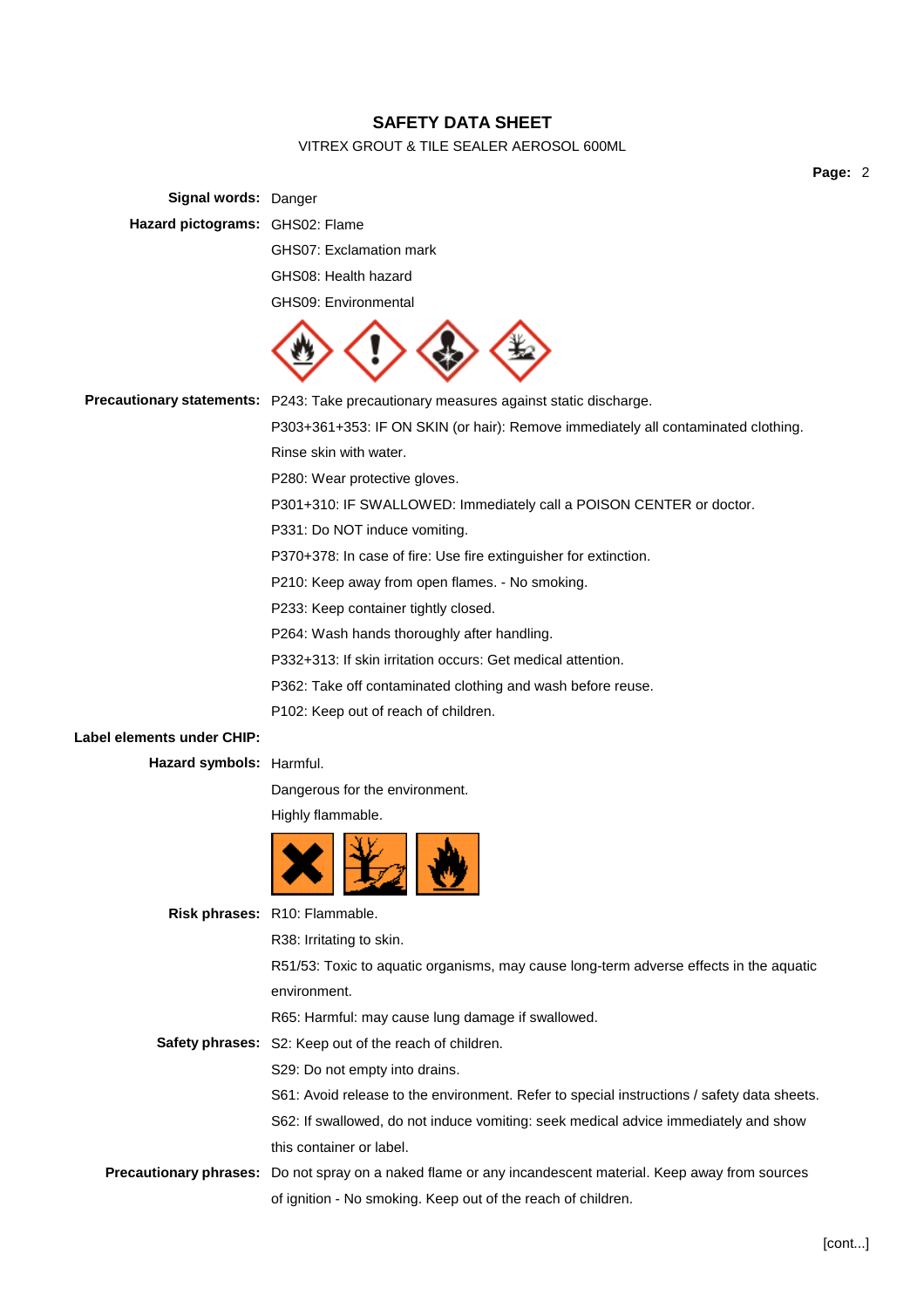## VITREX GROUT & TILE SEALER AEROSOL 600ML

#### **2.3. Other hazards**

#### **PBT:** This product is not identified as a PBT/vPvB substance.

## **Section 3: Composition/information on ingredients**

### **3.2. Mixtures**

#### **Hazardous ingredients:**

#### LOW BOILING POINT HYDROGEN TREATED NAPHTHA - NAPHTHA (PETROLEUM), HYDROTREATED LIGHT

| <b>EINECS</b> | CAS        | <b>CHIP Classification</b>              | <b>CLP Classification</b>                                                                 | Percent |
|---------------|------------|-----------------------------------------|-------------------------------------------------------------------------------------------|---------|
| 265-151-9     | 64742-49-0 | Xn: R65; F+: R12; Xi: R38; N:<br>R51/53 | Asp. Tox. 1: H304; Flam. Liq. 1: H224;<br>Skin Irrit. 2: H315; Aquatic Chronic 2:<br>H411 | 30-50%  |

### PROPANE

| 200-827-9 | 74-98-6 | $F +: R12$                 | <sup>'</sup> Flam. Gas 1: H220; Press. Gas: H280 | 30-50% |
|-----------|---------|----------------------------|--------------------------------------------------|--------|
|           |         | Substance with a Community |                                                  |        |
|           |         | workplace exposure limit.  |                                                  |        |

## BUTANE

| 203-448-7 | 106-97-8 | $F + R12$                                               | Flam. Gas 1: H220; Press. Gas: H280 | 10-30% |
|-----------|----------|---------------------------------------------------------|-------------------------------------|--------|
|           |          | Substance with a Community<br>workplace exposure limit. |                                     |        |

## N-BUTYL ACETATE

| 204-658-1 | 123-86-4 | -: R10: -: R66: -: R67     | Flam. Lig. 3: H226; STOT SE 3: H336; | 1-10% |
|-----------|----------|----------------------------|--------------------------------------|-------|
|           |          | Substance with a Community | -: EUH066                            |       |
|           |          | workplace exposure limit.  |                                      |       |

## N-HEXANE

| 203-777-6 | 110-54-3 | └F: R11; Xi: R38; Xn: R48/20; Xn: | Flam. Lig. 2: H225; Repr. 2: H361f;   | $1\%$ |
|-----------|----------|-----------------------------------|---------------------------------------|-------|
|           |          | R62; Xn: R65; -: R67; N: R51/53   | Asp. Tox. 1: H304; STOT RE 2: H373;   |       |
|           |          |                                   | Skin Irrit. 2: H315; STOT SE 3: H336; |       |
|           |          |                                   | Aquatic Chronic 2: H411               |       |

#### **Section 4: First aid measures**

#### **4.1. Description of first aid measures**

**Skin contact:** Remove all contaminated clothes and footwear immediately unless stuck to skin. Wash immediately with plenty of soap and water.

**Eye contact:** Bathe the eye with running water for 15 minutes. Consult a doctor.

**Ingestion:** Wash out mouth with water. Consult a doctor.

**Inhalation:** Remove casualty from exposure ensuring one's own safety whilst doing so. Consult a doctor.

#### **4.2. Most important symptoms and effects, both acute and delayed**

**Skin contact:** There may be irritation and redness at the site of contact.

**Eye contact:** There may be irritation and redness. The eyes may water profusely.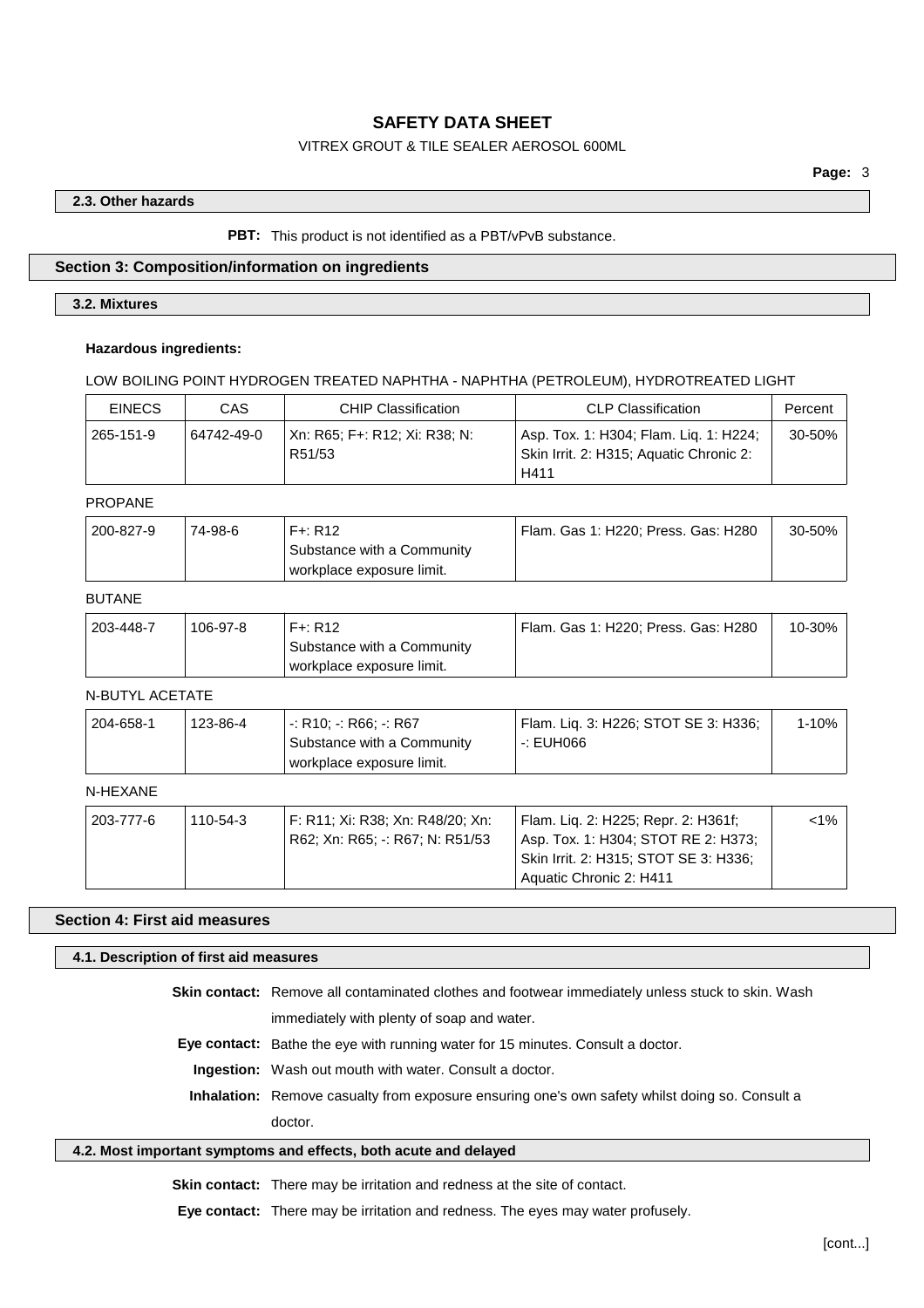### VITREX GROUT & TILE SEALER AEROSOL 600ML

**Page:** 4

**Ingestion:** There may be soreness and redness of the mouth and throat. There may be vomiting and diarrhoea. There may be loss of consciousness.

**Inhalation:** There may be irritation of the throat with a feeling of tightness in the chest. Exposure may cause coughing or wheezing. High exposures may cause an abnormal heart rhythm and prove suddenly fatal in very rare cases. Very high atmospheric concentrations may cause anaesthetic effects and asphyxiation. Central nervous system depression, drowsiness, dosorientation and vertigo.

**Delayed / immediate effects:** Immediate effects can be expected after short-term exposure.

**4.3. Indication of any immediate medical attention and special treatment needed**

**Immediate / special treatment:** Eye bathing equipment should be available on the premises.

#### **Section 5: Fire-fighting measures**

**5.1. Extinguishing media**

**Extinguishing media:** Suitable extinguishing media for the surrounding fire should be used. Use water spray

to cool containers.

#### **5.2. Special hazards arising from the substance or mixture**

**Exposure hazards:** In combustion emits toxic fumes.

#### **5.3. Advice for fire-fighters**

**Advice for fire-fighters:** Wear self-contained breathing apparatus. Wear protective clothing to prevent contact with skin and eyes.

#### **Section 6: Accidental release measures**

#### **6.1. Personal precautions, protective equipment and emergency procedures**

**Personal precautions:** Refer to section 8 of SDS for personal protection details. If outside do not approach from downwind. If outside keep bystanders upwind and away from danger point. Mark out the contaminated area with signs and prevent access to unauthorised personnel. Turn leaking containers leak-side up to prevent the escape of liquid.

#### **6.2. Environmental precautions**

**Environmental precautions:** Do not discharge into drains or rivers. Contain the spillage using bunding.

#### **6.3. Methods and material for containment and cleaning up**

**Clean-up procedures:** Absorb into dry earth or sand. Transfer to a closable, labelled salvage container for

disposal by an appropriate method.

## **6.4. Reference to other sections**

**Reference to other sections:** Refer to section 8 of SDS.

### **Section 7: Handling and storage**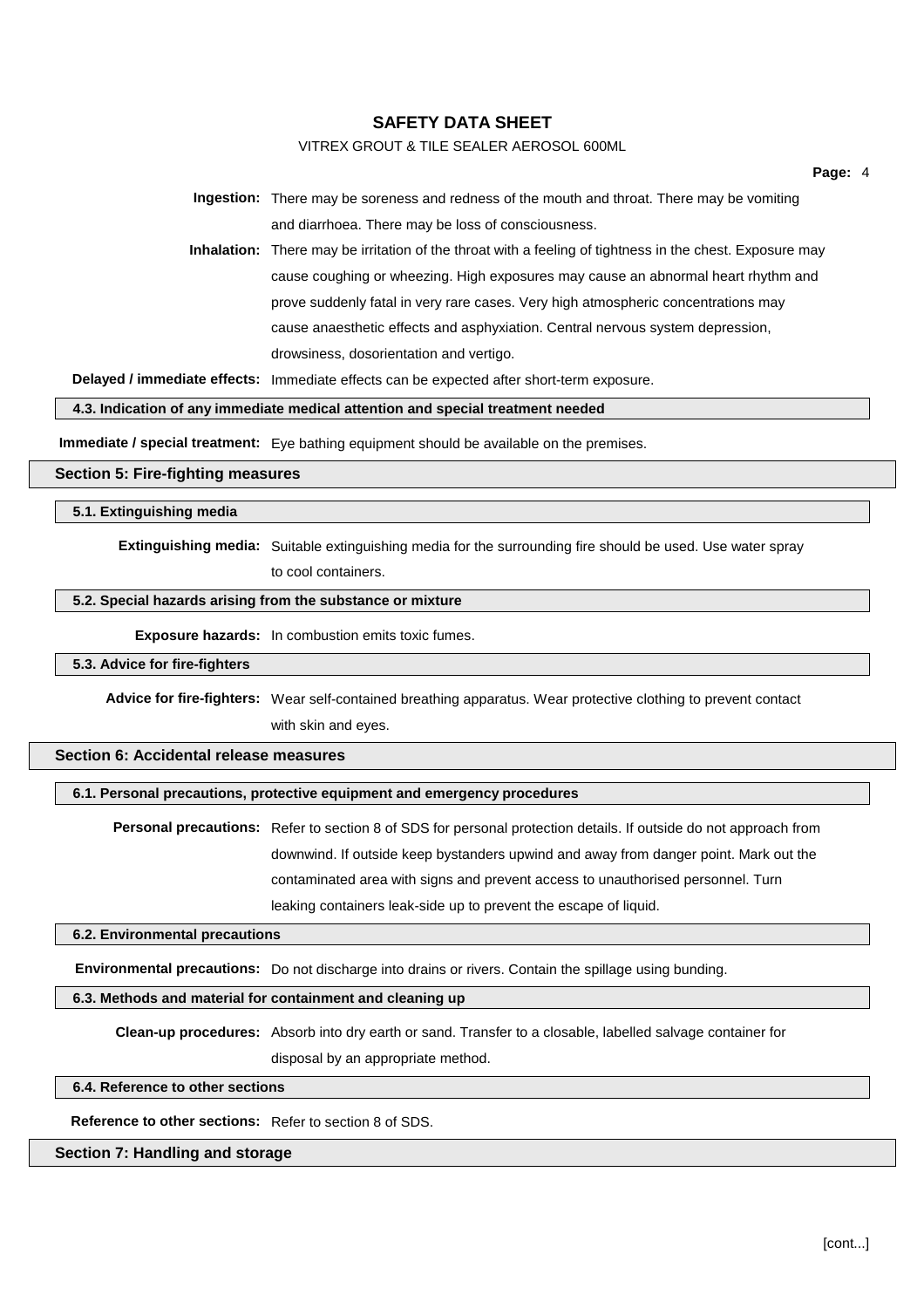## VITREX GROUT & TILE SEALER AEROSOL 600ML

#### **7.1. Precautions for safe handling**

**Handling requirements:** Avoid direct contact with the substance. Ensure there is sufficient ventilation of the area.

Do not handle in a confined space. Avoid the formation or spread of mists in the air.

#### **7.2. Conditions for safe storage, including any incompatibilities**

**Storage conditions:** Store in cool, well ventilated area. Keep container tightly closed. The floor of the storage room must be impermeable to prevent the escape of liquids.

### **7.3. Specific end use(s)**

**Specific end use(s):** No data available.

## **Section 8: Exposure controls/personal protection**

**8.1. Control parameters**

#### **Hazardous ingredients:**

#### **PROPANE**

| <b>Workplace exposure limits:</b> |            |              | <b>Respirable dust</b> |              |
|-----------------------------------|------------|--------------|------------------------|--------------|
| <b>State</b>                      | 8 hour TWA | 15 min. STEL | 8 hour TWA             | 15 min. STEL |
| UK                                | 1800 mg/m3 | 7200 mg/m3   | ۰                      |              |
| <b>BUTANE</b>                     |            |              |                        |              |
| <b>UK</b>                         | 1450 mg/m3 | 1810 mg/m3   | ۰                      | ۰            |
| <b>N-BUTYL ACETATE</b>            |            |              |                        |              |
| <b>UK</b>                         | 724 mg/m3  | 966 mg/m3    | ۰                      | ۰            |
| <b>N-HEXANE</b>                   |            |              |                        |              |
| <b>UK</b>                         | 72 mg/m3   | ۰            | ۰                      | ۰            |
|                                   |            |              |                        |              |

### **DNEL/PNEC Values**

**DNEL / PNEC** No data available.

| 8.2. Exposure controls                      |                                                                                                                        |  |  |
|---------------------------------------------|------------------------------------------------------------------------------------------------------------------------|--|--|
|                                             | <b>Engineering measures:</b> Ensure there is sufficient ventilation of the area. The floor of the storage room must be |  |  |
|                                             | impermeable to prevent the escape of liquids.                                                                          |  |  |
|                                             | <b>Respiratory protection:</b> Self-contained breathing apparatus must be available in case of emergency. If adequate  |  |  |
|                                             | ventilation is unavailable use NIOSH approved respirator fitted with organic vapour                                    |  |  |
|                                             | cartridge                                                                                                              |  |  |
| <b>Hand protection:</b> Protective gloves.  |                                                                                                                        |  |  |
|                                             | <b>Eye protection:</b> Safety glasses. Ensure eye bath is to hand.                                                     |  |  |
|                                             | <b>Skin protection:</b> Protective clothing.                                                                           |  |  |
| Section 9: Physical and chemical properties |                                                                                                                        |  |  |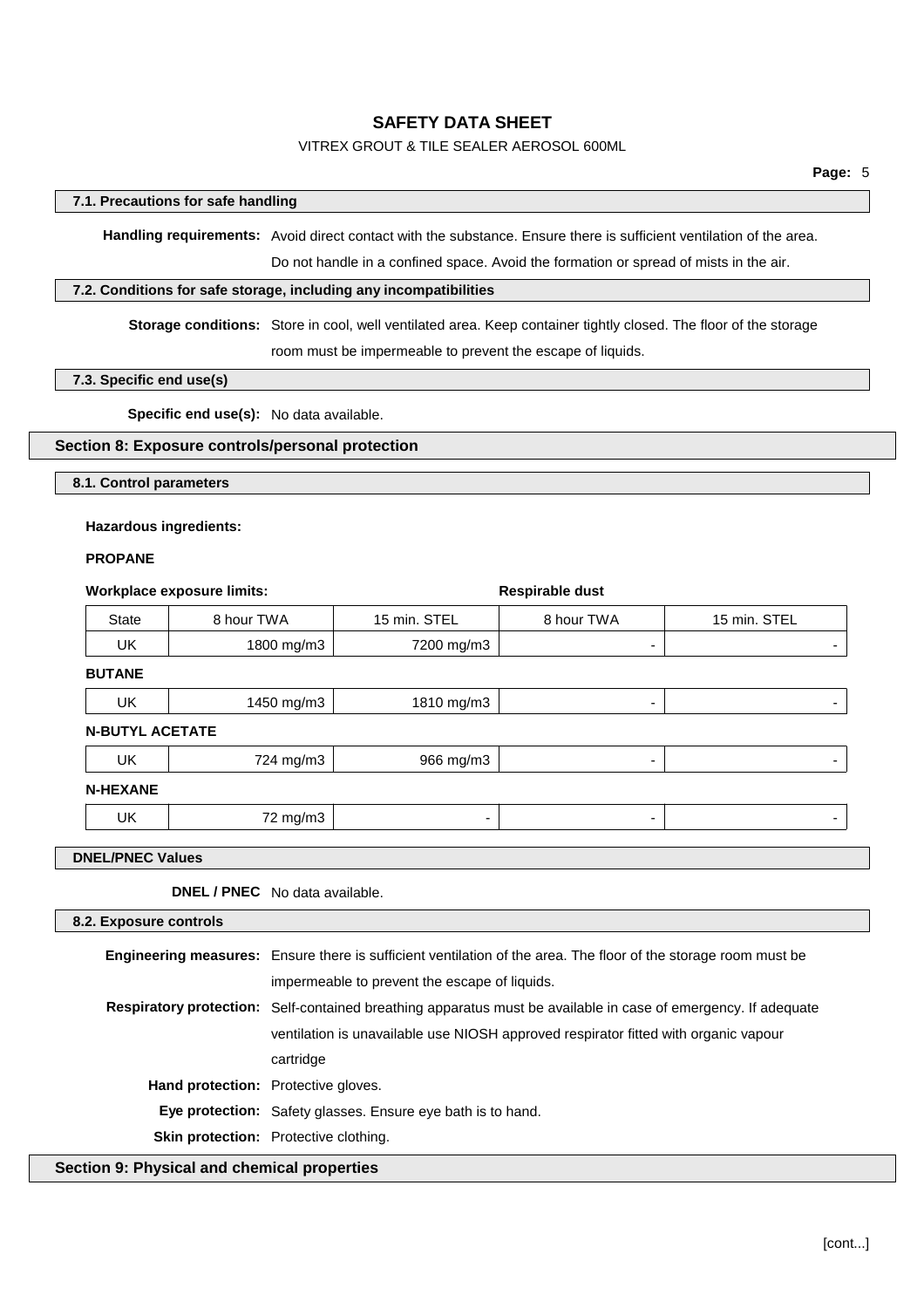### VITREX GROUT & TILE SEALER AEROSOL 600ML

**Page:** 6 **9.1. Information on basic physical and chemical properties State:** Liquid **Colour:** Colourless **Odour:** Sweet-smelling **Evaporation rate:** Fast **Solubility in water:** Insoluble **Viscosity:** Non-viscous **Flammability limits %: lower:** 1.8 **upper:** 9.5 **Flash point°C:** <40 **Autoflammability°C:** 410-580 **9.2. Other information Other information:** Information given concerns the major ingredients, 23 flammable gas. A flash point method is not available for aerosols but the major hazordous components, the propellant has a flash point of <40C with flammable limits of 9.5% vol upper and 1.8% vol lower **Section 10: Stability and reactivity 10.1. Reactivity Reactivity:** Stable under recommended transport or storage conditions. **10.2. Chemical stability Chemical stability:** Stable under normal conditions. **10.3. Possibility of hazardous reactions Hazardous reactions:** Hazardous reactions will not occur under normal transport or storage conditions. Decomposition may occur on exposure to conditions or materials listed below. **10.4. Conditions to avoid Conditions to avoid:** Heat. Flames. Sources of ignition. Direct sunlight. Avoid contact with strong oxidisers **10.5. Incompatible materials Materials to avoid:** Strong oxidising agents. Strong acids. **10.6. Hazardous decomposition products Haz. decomp. products:** In combustion emits toxic fumes. **Section 11: Toxicological information 11.1. Information on toxicological effects Hazardous ingredients:**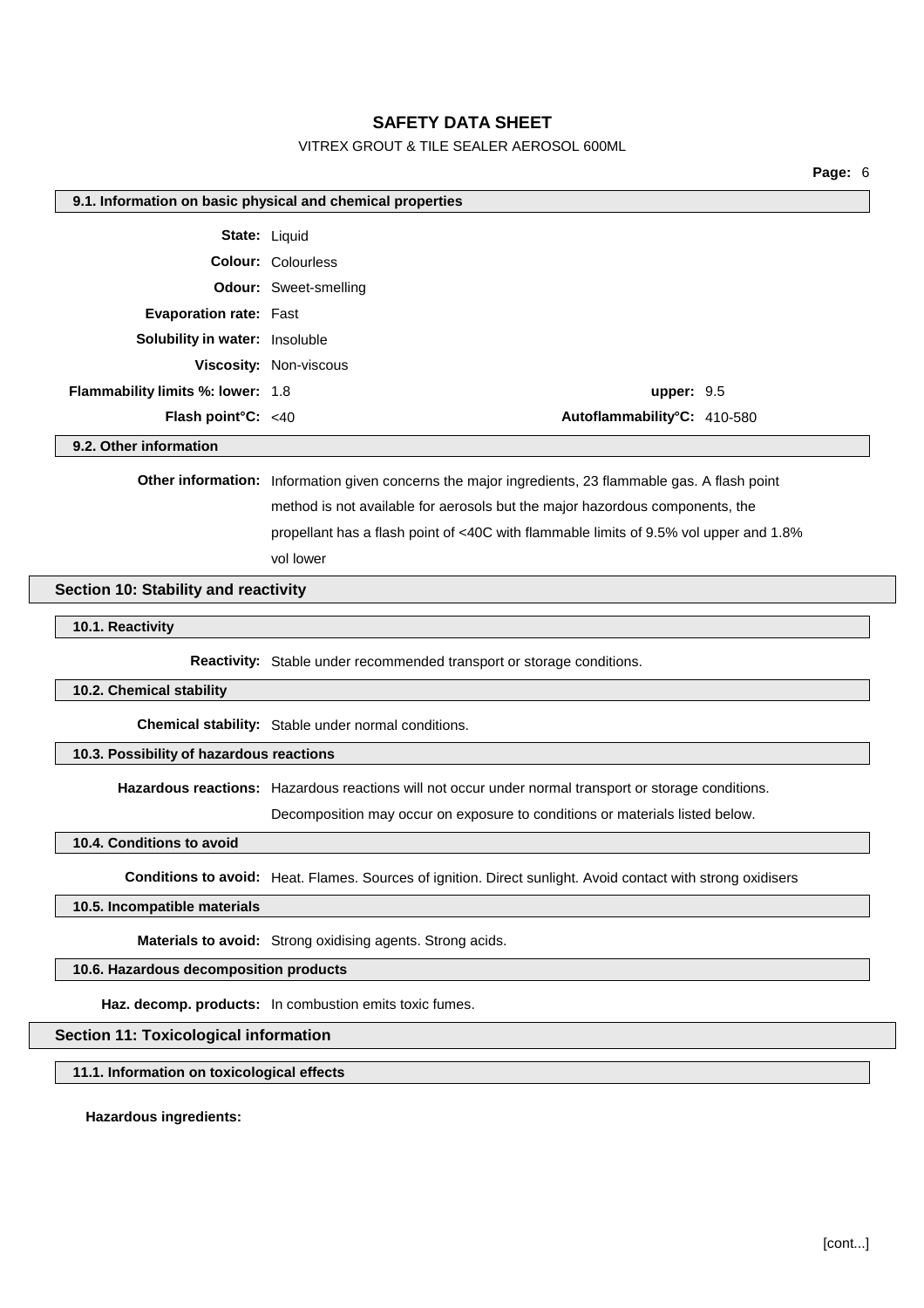## VITREX GROUT & TILE SEALER AEROSOL 600ML

**Page:** 7

### **N-BUTYL ACETATE**

| <sup>'</sup> ORL | <b>MUS</b> | LD50 | ∼            | am/ka<br>'NU |
|------------------|------------|------|--------------|--------------|
| ' ORL            | <b>RAT</b> | LD50 | 0760<br>' OC | mg/kg        |

#### **N-HEXANE**

| <b>IPR</b>         | <b>RAT</b> | <b>LDLO</b> | 9100 | mg/kg |
|--------------------|------------|-------------|------|-------|
| <b>IVN</b>         | <b>MUS</b> | <b>LDLO</b> | 831  | mg/kg |
| $\overline{O}$ ORL | <b>RAT</b> | LD50        | 25   | gm/kg |

## **Relevant effects for mixture:**

| Effect<br>____ | ≺oute            | <b>Basis</b><br>____     |
|----------------|------------------|--------------------------|
| Irritation     | DRM<br>- - - - - | calculated<br>Hazardous: |

| Symptoms / routes of exposure |                                                                                                                 |  |
|-------------------------------|-----------------------------------------------------------------------------------------------------------------|--|
|                               | <b>Skin contact:</b> There may be irritation and redness at the site of contact.                                |  |
|                               | Eye contact: There may be irritation and redness. The eyes may water profusely.                                 |  |
|                               | <b>Ingestion:</b> There may be soreness and redness of the mouth and throat. There may be vomiting              |  |
|                               | and diarrhoea. There may be loss of consciousness.                                                              |  |
|                               | <b>Inhalation:</b> There may be irritation of the throat with a feeling of tightness in the chest. Exposure may |  |
|                               | cause coughing or wheezing. High exposures may cause an abnormal heart rhythm and                               |  |
|                               | prove suddenly fatal in very rare cases. Very high atmospheric concentrations may                               |  |
|                               | cause anaesthetic effects and asphyxiation. Central nervous system depression,                                  |  |
|                               | drowsiness, dosorientation and vertigo.                                                                         |  |
|                               | Delayed / immediate effects: Immediate effects can be expected after short-term exposure.                       |  |
|                               | <b>Other information:</b> Target Organs: Central nervous sysytem, respiratory system, lungs. Medical Systems:   |  |
|                               | Narcotic effect, vapours may cause drowsiness, dizziness and nausea.                                            |  |

## **Section 12: Ecological information**

**12.1. Toxicity**

**Ecotoxicity values:** No data available.

## **12.2. Persistence and degradability**

## **Persistence and degradability:** No data available.

**12.3. Bioaccumulative potential**

**Bioaccumulative potential:** Bioaccumulation potential. No data available.

**12.4. Mobility in soil**

**Mobility:** Readily absorbed into soil. Volatile.

**12.5. Results of PBT and vPvB assessment**

**PBT identification:** This product is not identified as a PBT/vPvB substance.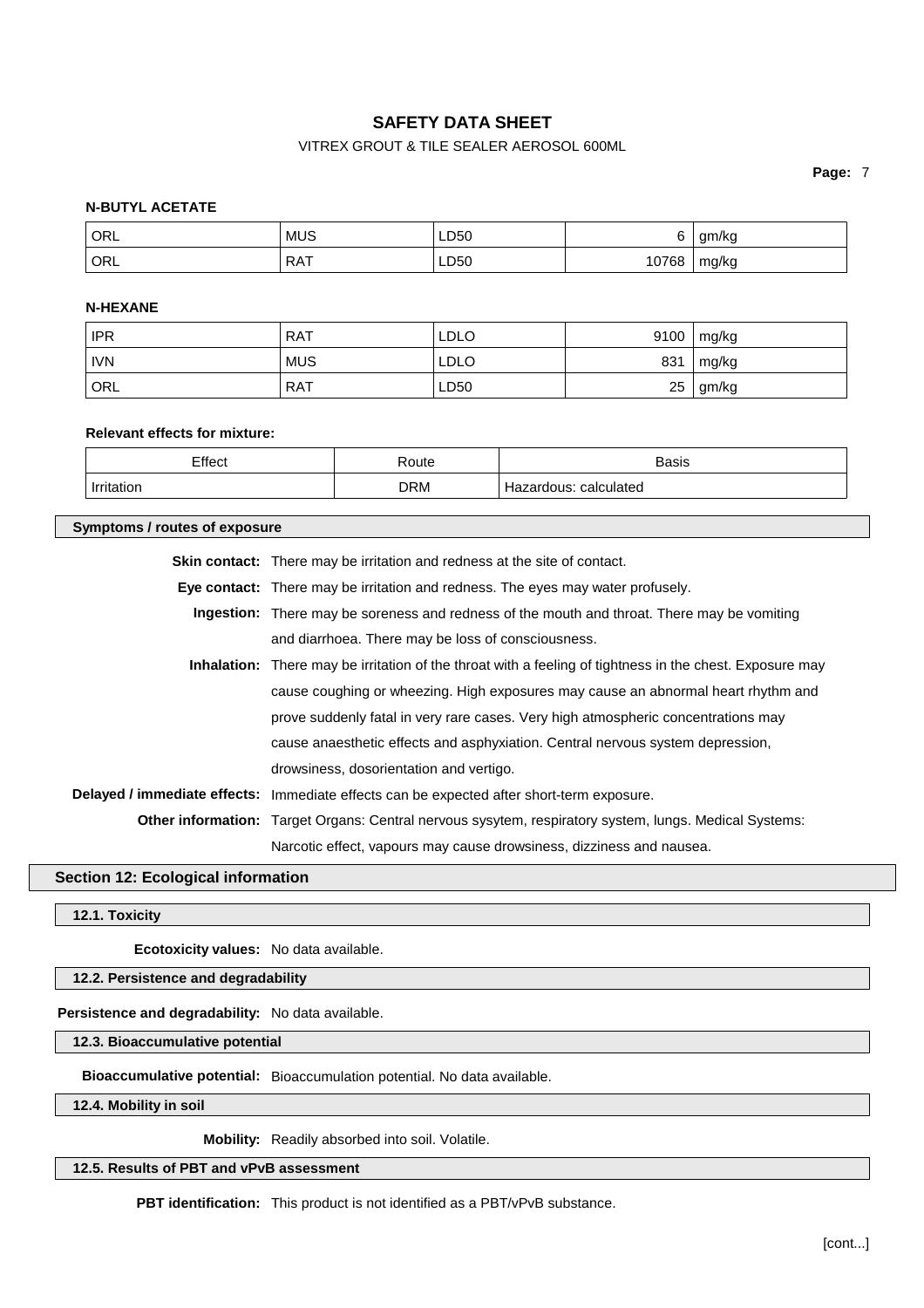## VITREX GROUT & TILE SEALER AEROSOL 600ML

#### **12.6. Other adverse effects**

**Other adverse effects:** Toxic to aquatic organisms. Toxic to soil organisms.

#### **Section 13: Disposal considerations**

#### **13.1. Waste treatment methods**

**Disposal operations:** Make sure aerosol container is empty before discarding, (explosion risk) Do not

puncture or incinerate even when empty. Dispose of waste and residue in accordance with local authority requirements.

**NB:** The user's attention is drawn to the possible existence of regional or national regulations regarding disposal.

#### **Section 14: Transport information**

**14.1. UN number**

**UN number:** UN1950

**14.2. UN proper shipping name**

**Shipping name:** AEROSOLS

**14.3. Transport hazard class(es)**

**Transport class:** 2

**14.4. Packing group**

**14.5. Environmental hazards**

**Environmentally hazardous:** Yes **Marine Marine Marine Marine Marine Marine Marine Marine Marine Marine Marine Marine Marine Marine Marine Marine Marine Marine Marine Marine Marine**

**14.6. Special precautions for user**

**Special precautions:** No special precautions.

**Tunnel code:** E

**Transport category:** 3

**Section 15: Regulatory information**

**15.1. Safety, health and environmental regulations/legislation specific for the substance or mixture**

**15.2. Chemical Safety Assessment**

**Chemical safety assessment:** No chemical safety assessment has been carried out

### **Section 16: Other information**

#### **Other information**

**Other information:** This safety data sheet is prepared in accordance with Commission Regulation (EU) No

453/2010.

\* indicates text in the SDS which has changed since the last revision.

**Phrases used in s.2 and s.3:** EUH066: Repeated exposure may cause skin dryness or cracking.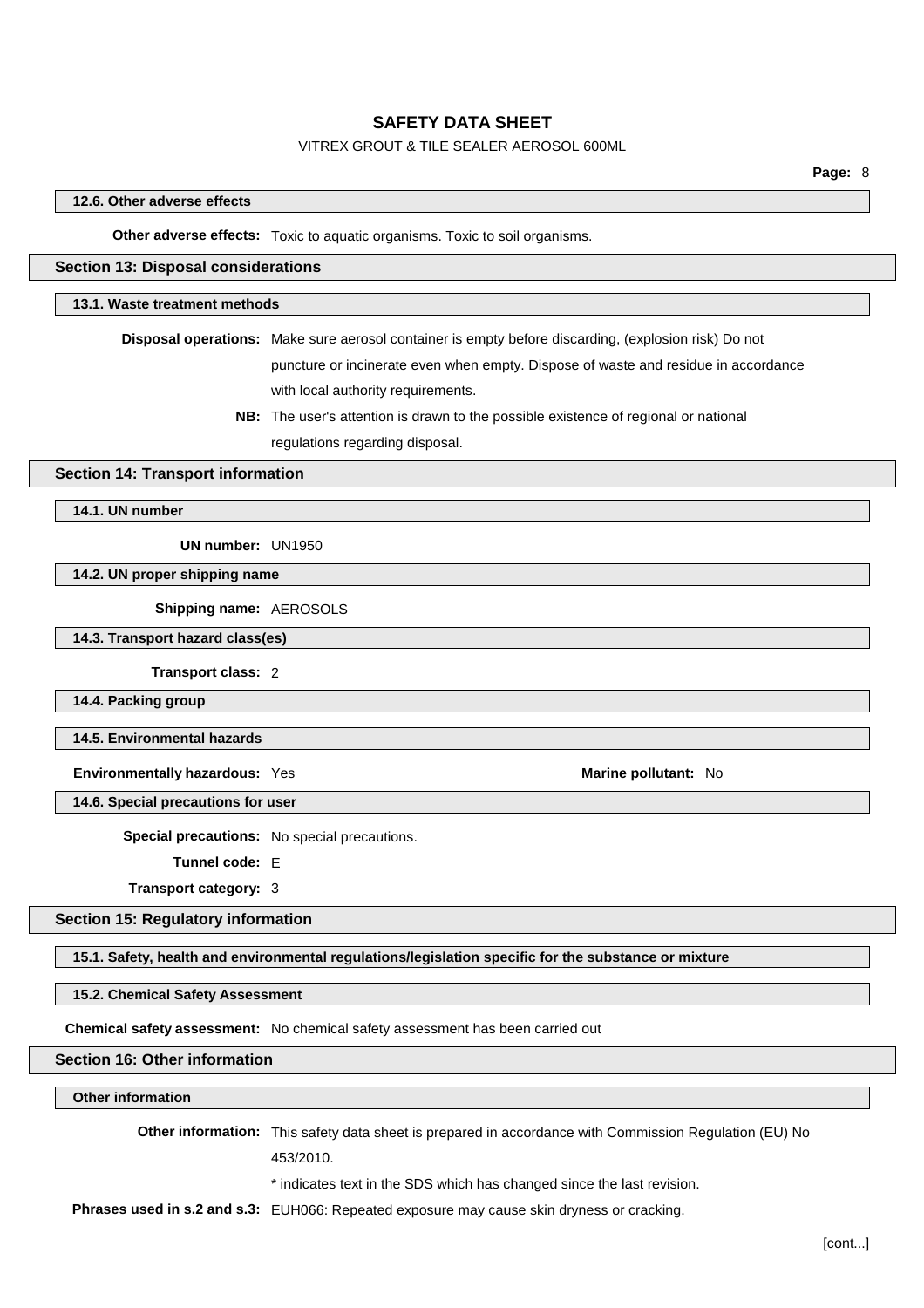## VITREX GROUT & TILE SEALER AEROSOL 600ML

**Page:** 9

|  | Pa                                                                                                                                   |
|--|--------------------------------------------------------------------------------------------------------------------------------------|
|  | H220: Extremely flammable gas.                                                                                                       |
|  | H224: Extremely flammable liquid and vapour.                                                                                         |
|  | H225: Highly flammable liquid and vapour.                                                                                            |
|  | H226: Flammable liquid and vapour.                                                                                                   |
|  | H302+332: Harmful if swallowed or if inhaled.                                                                                        |
|  | H304: May be fatal if swallowed and enters airways.                                                                                  |
|  | H315: Causes skin irritation.                                                                                                        |
|  | H334: May cause allergy or asthma symptoms or breathing difficulties if inhaled.                                                     |
|  | H336: May cause drowsiness or dizziness.                                                                                             |
|  | H361f: Suspected of damaging fertility.                                                                                              |
|  | H373: May cause damage to organs <or affected,="" all="" if="" known="" organs="" state=""> through</or>                             |
|  | prolonged or repeated exposure <state conclusively="" exposure="" if="" is="" it="" of="" proven="" route="" th="" that<=""></state> |
|  | no other routes of exposure cause the hazard>.                                                                                       |
|  | H411: Toxic to aquatic life with long lasting effects.                                                                               |
|  | R <sub>10</sub> : Flammable.                                                                                                         |
|  | R11: Highly flammable.                                                                                                               |
|  | R12: Extremely flammable.                                                                                                            |
|  | R38: Irritating to skin.                                                                                                             |
|  | R48/20: Harmful: danger of serious damage to health by prolonged exposure through                                                    |
|  | inhalation.                                                                                                                          |
|  | R51/53: Toxic to aquatic organisms, may cause long-term adverse effects in the aquatic                                               |
|  | environment.                                                                                                                         |
|  | R62: Possible risk of impaired fertility.                                                                                            |
|  | R65: Harmful: may cause lung damage if swallowed.                                                                                    |
|  | R66: Repeated exposure may cause skin dryness or cracking.                                                                           |
|  | R67: Vapours may cause drowsiness and dizziness.                                                                                     |
|  | Legend to abbreviations: PNEC = predicted no effect level                                                                            |
|  | $DNEL = derived no effect level$                                                                                                     |
|  | $LD50 = median$ lethal dose                                                                                                          |
|  | $LC50$ = median lethal concentration                                                                                                 |
|  | EC50 = median effective concentration                                                                                                |
|  | IC50 = median inhibitory concentration                                                                                               |
|  | $dw = dry$ weight                                                                                                                    |
|  | $bw = body weight$                                                                                                                   |
|  | $cc = closed cup$                                                                                                                    |
|  | $oc = open cup$                                                                                                                      |
|  | $MUS = mouse$                                                                                                                        |
|  | $GPG =$ guinea pig                                                                                                                   |
|  | $RBT = rabbit$                                                                                                                       |
|  | $HAM = hamster$                                                                                                                      |